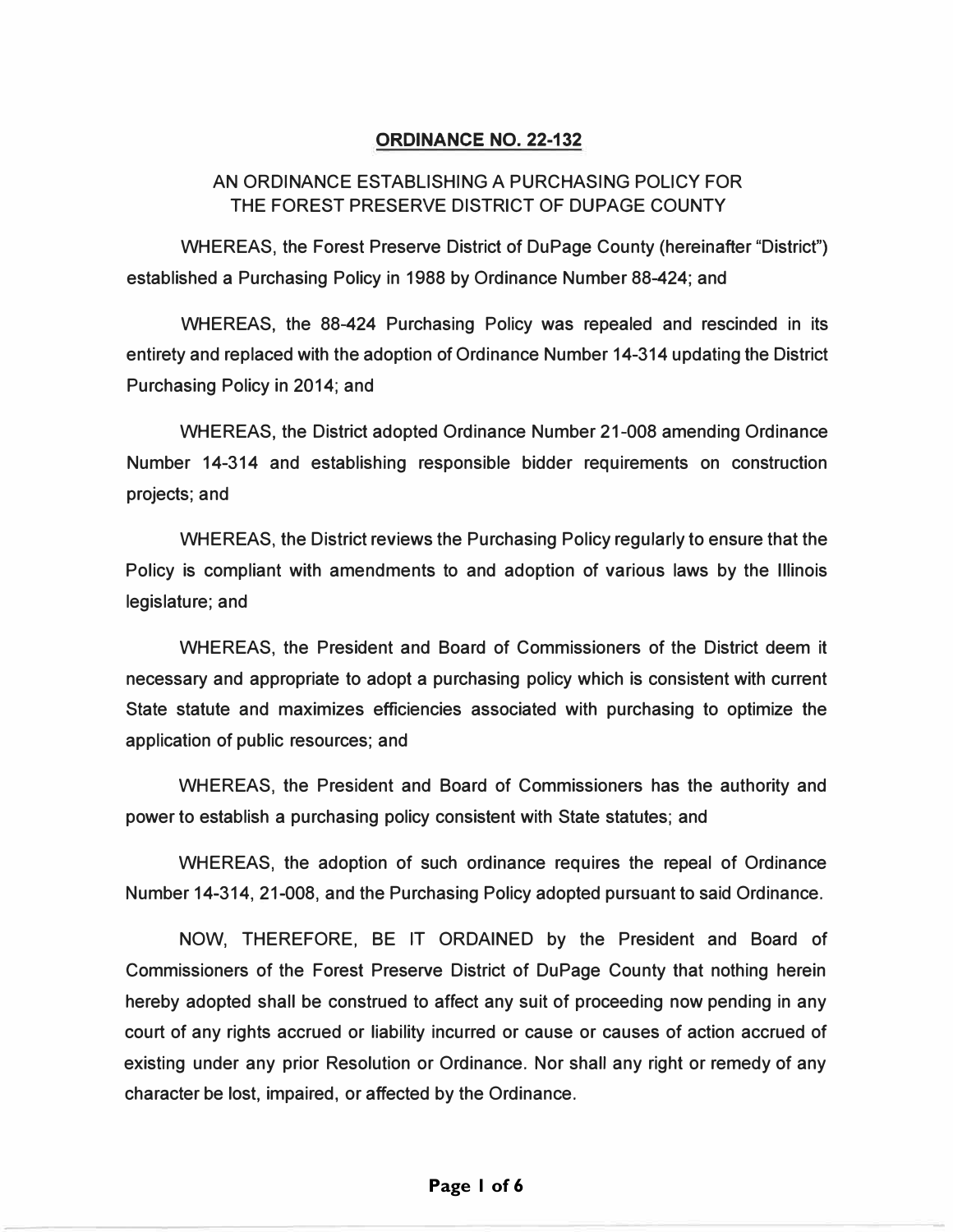BE IT FURTHER ORDAINED, that Ordinance #22-132 shall be in full force and effect immediately upon its adoption, excluding those contracts advertised or awarded before this date.

PASSED and APPROVED by the President and Board of Commissioners of the Forest Preserve District of DuPage County this day of May 17, 2022.

APPROVED:

President

ATTEST:

Malady todith & **Secretary**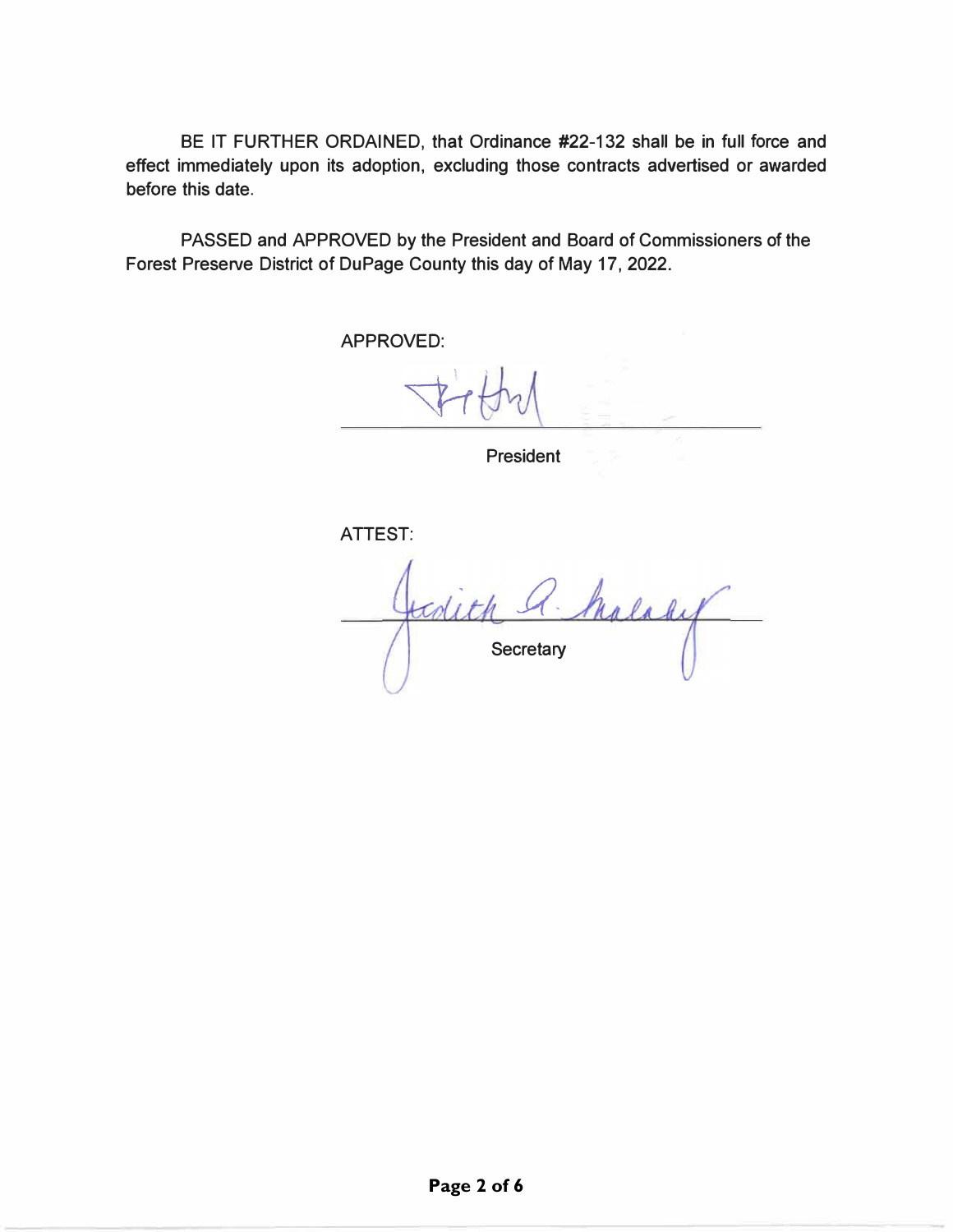## PURCHASING POLICY FOR THE FOREST PRESERVE DISTRICT OF DUPAGE COUNTY

1. Repeal Ordinance Number 14-314 and 21-008 is hereby repealed and rescinded in its entirety.

2. PURCHASING POLICY ADOPTED. The following purchasing policy is hereby adopted by the Forest Preserve District of DuPage County. It shall apply to all supplies, materials, or work except those requiring personal confidence or necessary supplies under the control of monopolies where competitive bidding is impossible. This Policy shall not apply in any instance where legislation requires or provides an alternative purchasing method. Staff shall exercise sound discretion in determining whether to purchase through the bidding specifications set forth herein or whether to use a cooperative purchasing contract established by competitive or negotiated bidding procedures aligned with this Policy.

# 3. DEFINITIONS

3.1. Severability

If any article, part, section, subsection, clause, or phrase of this Ordinance or application thereof to any person or circumstances is held to be unconstitutional or invalid, such unconstitutionality or invalidity shall not affect the validity of the remaining portions of the Ordinance.

3.2. Singular-Plural.

Words in the singular number include the plural, and those in the plural include the singular.

3.3. Gender.

Words of a particular gender include any gender and the neuter, and when the sense so indicates, words of the neuter gender may refer to any gender.

# 4. PURCHASING POLICIES BY CONTRACT AMOUNT.

The following policy shall be applied to District Contracts based on the cost of the supplies, materials, and work sought.

4.1. 70 ILCS 805/8 et seq

- 4.1.1. 70 ILCS 805/8 et seq shall apply to all purchases of the supplies, materials, and work sought that equals or exceeds the statutory amount set forth in 70 ILCS 805/8 at the time of bid advertisement.
- 4.1.2. Staff in making its recommendation for the "lowest responsible bidder" shall take into consideration all elements within the law including factors associated with the bid that may impact the overall cost to the District.
- 4.1.3. Cooperative purchasing agreements pursuant to the Governmental Joint Purchasing Act 30 ILCS 525/3 shall be deemed to satisfy 70 ILCS 805/8 et seq's requirements.
- 4.1.4. District bids:
	- 4.1.4.1.a notice inviting bids shall be published at least once in a newspaper circulating within the District no less than one week preceding the last day set for the receipt of proposals.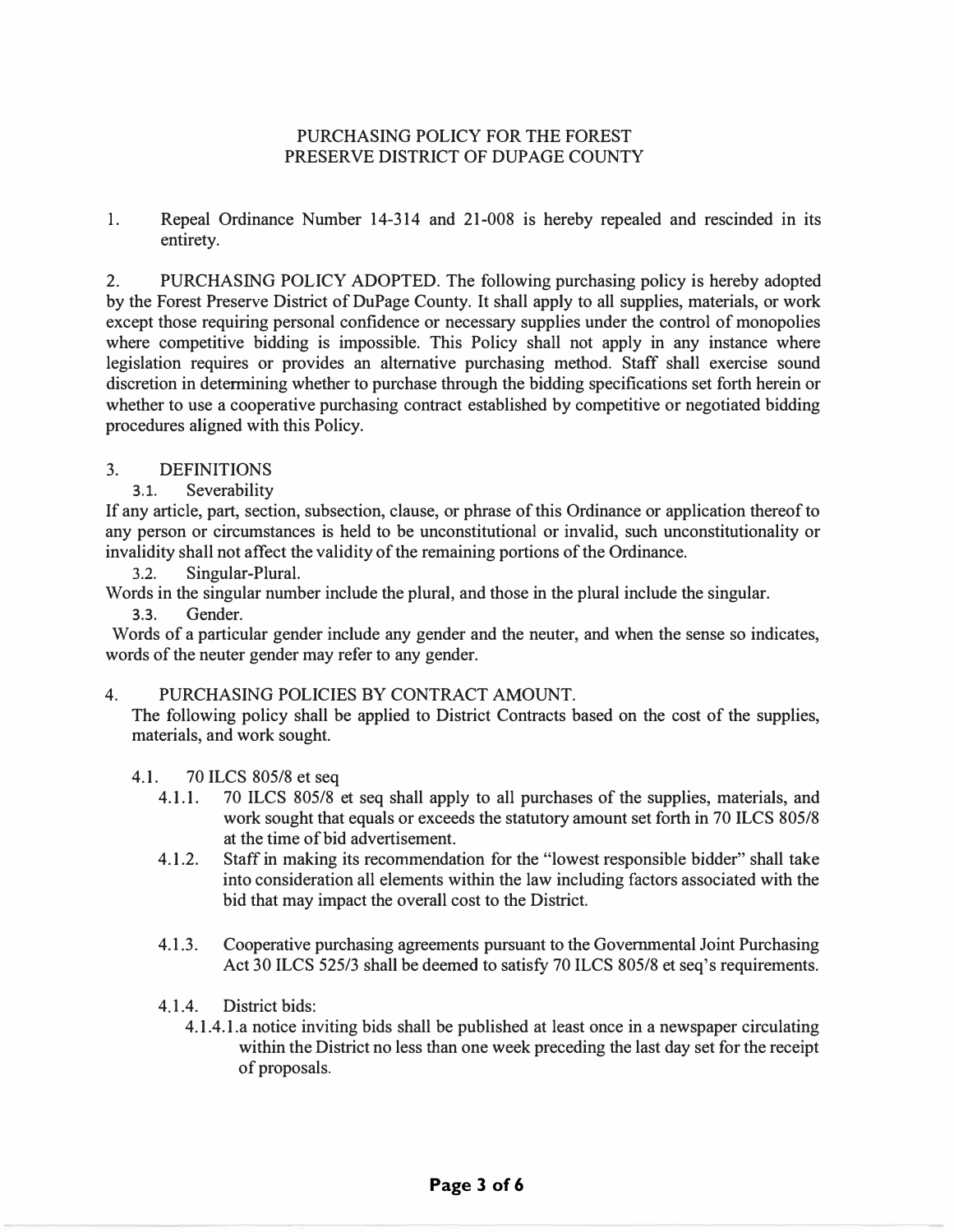- 4.1.4.2. The newspaper notice shall include a general description of the supplies, articles, works, or materials to be purchased, identify where bid blanks and specifications may be secured and the time and place for the opening of bids.
- 4.1.4.3.Certain bid circumstances are exempt from advertising as per Paragraph 2.
- 4.2. CONTRACTS FOR SUPPLIES, MATERIALS OR WORK INVOLVING EXPENDITURES OF LESS THAN THE DOWNSTATE FOREST PRESERVE ACT THRESHOLD BUT GREATER THAN \$10,000

Contracts for supplies, materials or work involving an expenditure less than the Downstate Forest Preserve Act Threshold but greater than \$10,000 may be:

- a. let without advertising for bids
- b. when practical, at least three competitive proposals shall be obtained before letting contracts.
- c. Staff shall use open market procedures to solicit bids of supplies, materials or work.
- d. District staff may solicit quotes by any one or more of the following methods:
	- i. direct mail request to prospective bidders; (b) telephone call; (c) posted notice on the District's website;
	- **11.** publication in a newspaper;
	- **111.** e-mail, internet quote, or other electronic posting on the District's website; and
	- iv. any method that is generally used for these types of contracts.

### 4.3. CONTRACTS FOR \$10,000 OR LESS

Responsible management staff of the District may enter into a contract or a work order for supplies, materials or work having a value of \$10,000 or less where the money for the supplies, materials or work have previously been budgeted by the President and Board of Commissioners.

### 4.4. CHANGE IN LAW

If the Illinois legislature changes the advertising requirements, or otherwise amends statutory requirements for contracting for Forest Preserve District's, staff is authorized to apply the amended statutes for purchasing without amendment of this Purchasing Policy.

#### 5. PROCEDURE MANUAL

A procedure manual will provide requirements and guidance to District staff for all purchase types. The manual will be designed to further detail statutory requirements, the policy established by the board of commissioners in this ordinance, and administrative requirements that establish best practices and efficient procurement of supplies, materials, and services for the District.

#### 6. BIDDER LIST

The District staff shall maintain a "bidder's" list. For any contract, District staff may solicit sealed bids from all prospective bidders who have requested that their names be on the "bidder's list. District staff may solicit persons on the bidder's list by sending them a copy of the newspaper notice described above.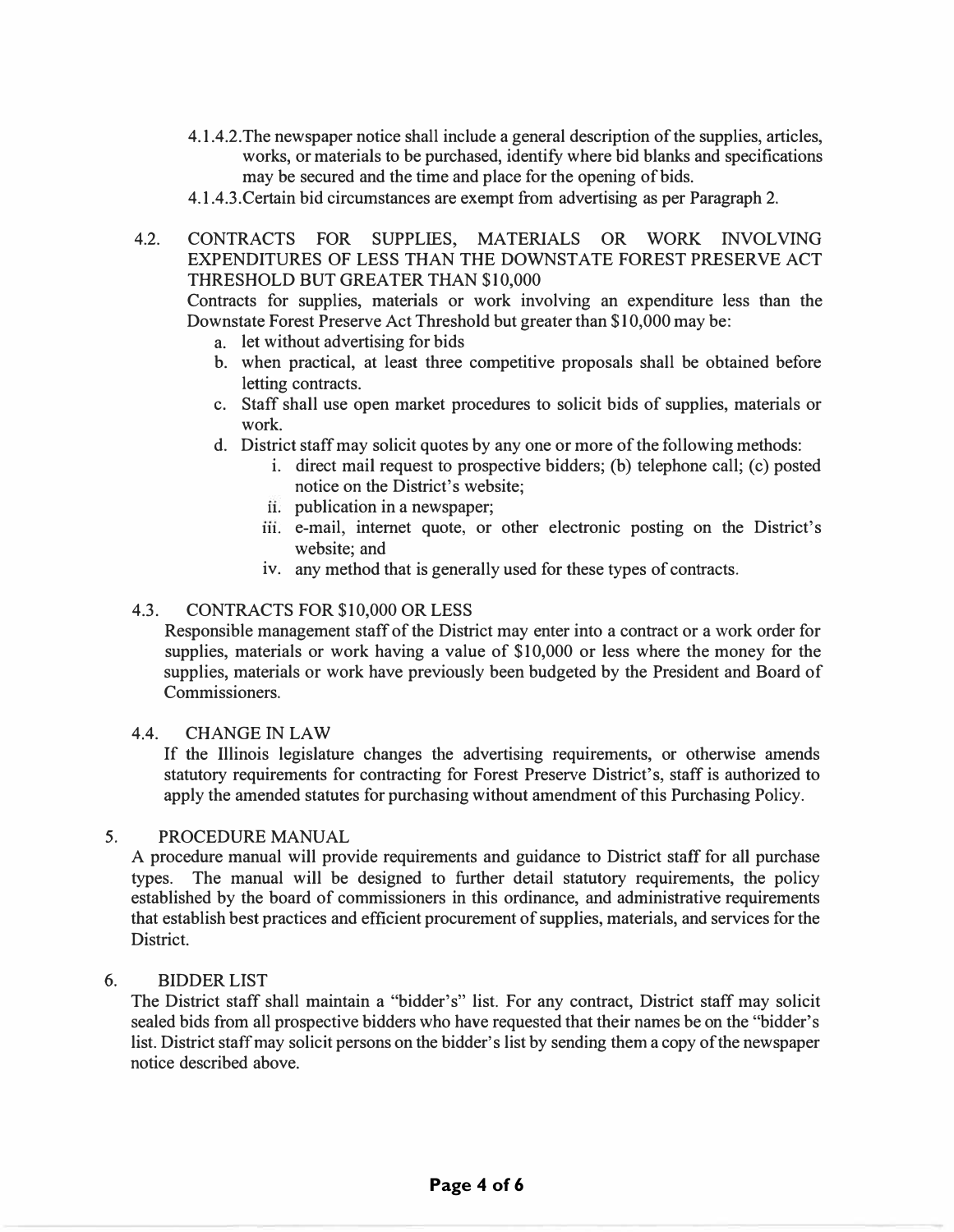## 7. PROHIBITION AGAINST SUBDIVIDING OR STACKING CONTRACTS

No contract shall be subdivided, nor shall contracts be stacked, in order to avoid the requirements of this Ordinance. This prohibition shall not prevent the repetitive purchase of routine supplies, materials or work where such purchases are customarily purchased in bulk over periods of time as needed based upon consumption.

## 8. RECORDS

District staff shall keep a record of all open market purchase quotations submitted by any bidder and such records shall be open to public inspection.

### 9. BONDS

District staff shall require performance, payment, and/or maintenance bonds where prescribed by law. The District may also require performance, payment, and maintenance bonds where such bonds are deemed necessary and in the best interest of the District as determined by the Executive Director or designee, or the District's corporate counsel.

## 10. EMERGENCY PURCHASES

- 10.1. An emergency purchase shall mean a situation in which delay caused by adherence to the requirements of this Ordinance would eminently threaten the public health, safety or welfare, structural integrity of an asset, and where the immediate purchase of supplies, materials or work is necessary in order to prevent, mitigate, or minimize a threat or disruption of District services and/or operations.
- 10.2. In the case of an emergency purchase, the Executive Director, or designee, is empowered to procure supplies, materials or work at the lowest obtainable price and only to the extent necessary to relieve the emergency. Thereafter, as soon as is reasonably possible, the President or Executive Director shall communicate the purchase and situation to the Board of Commissioners.

## 11. RESPONSIBLE BIDDER REQUIREMENTS

- 11 .1. Responsible bidder for construction contracts means a bidder for construction contracts advertised, awarded, and financed, in whole or in part, with District public funds, regardless of cost, excluding projects on private property; and who meets all of the job specifications, the following applicable criteria, and submits documents of such compliance:
	- 11.1.1. All applicable laws prerequisite to doing business in Illinois, and all local ordinances; and not in conflict with any federal law.
	- 11.1.2. Federal Employer Tax Identification Number or Social Security Number (for individuals)
	- 11.1.3. Provision of Section 2000(e) of Chapter 21, Title 42 of the United States Code and Federal Executive Order No. 11246 as amended by Executive Order No. 11375 (known as the Equal Opportunity Employer provisions)
	- 11.1.4. Certificates of insurance indicating the following coverages: general liability, workers' compensation, completed operations, and automobile.